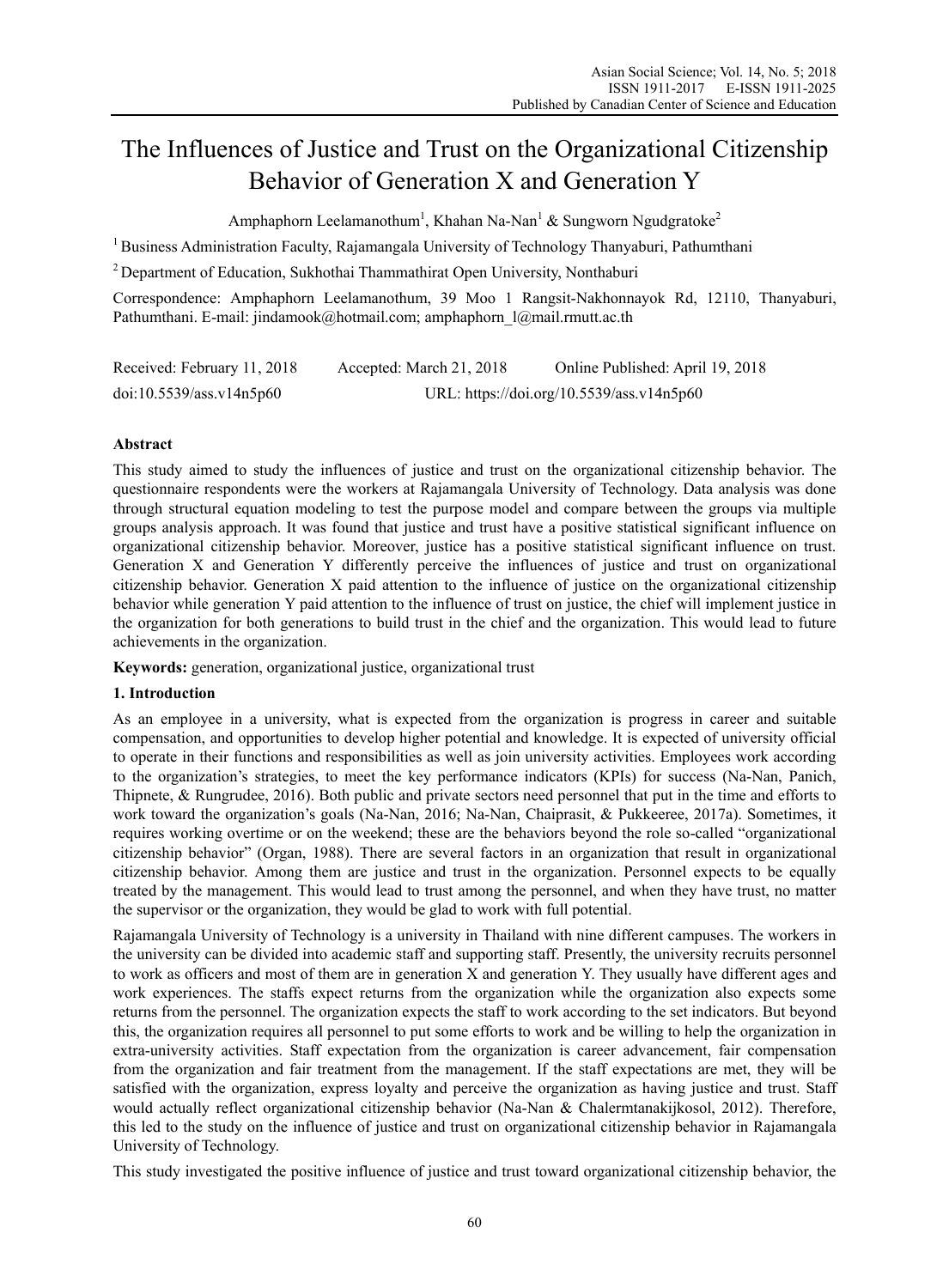role of mediator variable of trust, and to compare the differences in the perception of generation X and generation Y on the influence justice and trust influences on organizational citizenship behavior.

## **2. Literature Review**

#### *2.1 Organizational Citizenship Behavior*

Organizational citizenship behavior is a concept that explains the work behavior of personnel in an organization which leads to effectiveness in operation. Organizational citizenship behavior is the behavior that does not relate to role and responsibility but it is the behavior with special function (Smith, Organ, & Near, 1983). From the literature review, Organizational citizenship behavior is the individual behavior reflecting roles in the organization, but this is not the job functions as assigned; it is the behavior that each staff wants to reflect without any expectations. The behavior could lead the organization toward efficiency in operation and organizational success (Organ, Podsakoff, & MacKenzie, 2006; Podsakoff, MacKenzie, Paine, & Bachrach, 2000). Every organization needs the personnel to reflect more positive behaviors beyond their work roles. It means that the organization will have the personnel with tie and loyalty in the organization and willing to make the organization outstanding than other organization and to promote strength of the organization (Ekowati, Troena, & Noermijati, 2013; Saraih, Ali, & Khalid, 2015). Organizational citizenship behavior is what a person can share with the colleagues to help in operational problems. It is the ability to give advice for decision making. Alzayed, Jauhar, and Mohaidin (2017) state that what the organization wants to gain from staff is the sacrifice of time to work and not waste time on personal things and pay attention to follow the rules and regulations placed by the organization and not to neglect responsibility, when faced with obstacles, and to seek for solutions with emotional control; having no conflict with colleagues, welcome changes and help the organization and offer suggestions for organizational development toward better efficiency (Carter, Mossholder, Feild, & Armenakis, 2014; Ölçer, Florescu, & Năstase, 2014). If all the personnel are satisfied in their job, perceived justice in organization and have trust in the organization, these factors would lead to the reflection of organizational citizenship behavior.

#### *2.2 Justice*

The theory of justice is to treat persons equally. When it requires making decision, we should hold on the core of justice. Since when a person acts on one thing, he/she usually compare to the other if what he/she gets in return is fair or not. Thus, organizational justice then refers to the perception of returns received from the organization with the appropriate consideration process and equally treat between persons (Greenberg, 1990; Greenberg & Baron, 2000; Kanfer, 1990). Thus, the theory of justice in the organization as explained by Walster, Berscheid, and Walster (1976) in reference to the balance theory is that everyone needs to get high return thus, they try hard to seek for a big amount of return and help each other's to seek for theirs. Besides, Vroom's expectancy theory, uses hope to motivate people in the operation for the returns if job is done as planned (Vroom, 1964). Organizational justice is to know correctness and equality, and it is the consideration on the receiving returns set from the standard considering process. Organizational justice also considers treatment of people too (Folger & Cropanzano, 1998; Sheppard, Lewicki, & Minton, 1992). From the review of the literature it was found that justice is the expectation of the staff on the returns from the organization as fair consideration of equity with a valid and transparent criteria that can be checked (Saraih et al., 2015). When the personnel perceives justice in the organization or from leader, it brings satisfaction and, confidence in the leader and the organization and the willingness to work with full efforts toward the organizational goal (Colquitt, 2012; Khan & Rashid, 2015; Zeinabadi & Salehi, 2011). In each organization, personnel work toward success and can result from many factors; when working in the organization, people usually expect justice, which leads to the relationship with other factors. For example, organizational satisfaction, organizational commitment, motivation, etc. Adams (1965) stated that equity theory focuses on organizational justice that personnel can perceive the worth of justice in relation to their ability and knowledge compared to their colleagues. Next, the factor of justice related to compensation is rather not sufficient to reflect the whole organizational citizenship behavior. Thus, it requires forming the perception on the guideline for personnel compensation with procedural justice (Blodgett, Hill, & Tax, 1997; Tahseen & Akhtar, 2016) with the suitable criteria that are accepted by everyone in the organization. Besides, the good behavior that personnel reflects must also consider the perception of justice in the organization. It is the relationship with fair treatment of each other, so-called interactional justice. The perceived justice in the organization is the factor that creates trust in supervisor and organization onward. Many researchers have found that organizational justice has a positive relationship with organizational citizenship behavior at a statistical significant level (Cho & Dansereau, 2010; Jafari & Bidarian, 2012; Saraih et al., 2015; Wang & Jiang, 2015; Zeinabadi & Salehi, 2011).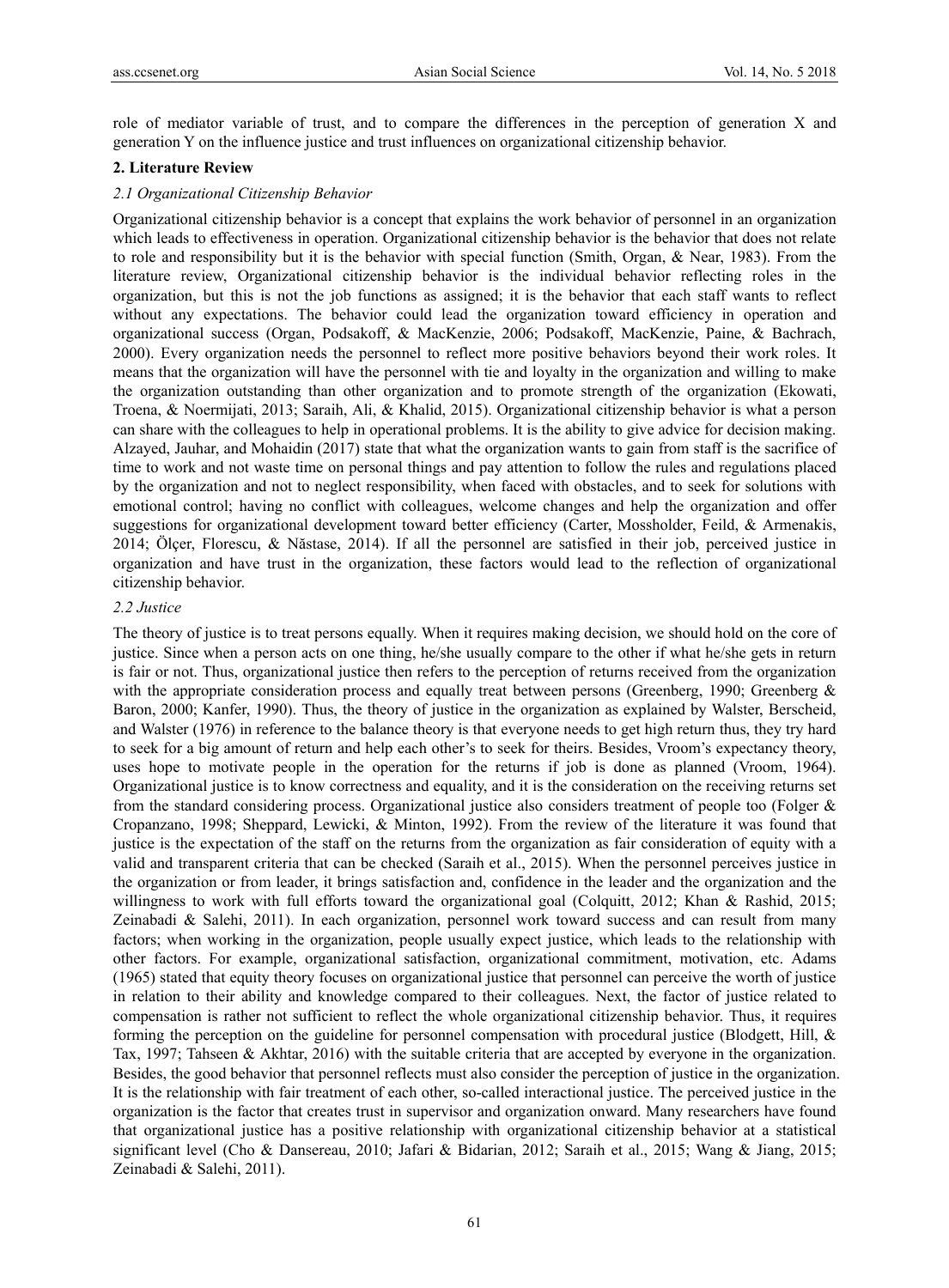#### *2.3 Trust*

Trust in the organization is what people rely on it leads to cooperation in the use of resources for maximum efficiency (Healey, 2008). Trust is related to personnel's behavior in the organization relation (Lewicki, McAllister, & Bies, 1998). In 1990, trust gained much interest in the study of behaviors between groups of people, persons, and organizations (Jones & George, 1998). Trust is then a multidimensional approach concept that differs in sciences such as psychology, humanity, economic, societal, etc. (Lewicki & Bunker, 1996). Trust comes from the perception of the actions of people that can be accepted under the situation and reasonable selection. Moreover, trust results from personnel's emotion that reflects care; it is expected to gain returns from that feeling (McAllister, 1995). From the Luhmann's concept related to trust, it is the concept generally accepted on trust related to interpersonal trust which is trust in the leader while organizational trust is the system trust. Luhmann (1979) explained that trust in the organization is to accept the goal and values of the organization and wish to continue working in the organization. Trust in a relationship is trust in the system and interpersonal, while trust in boss or leader can be assessed from interpersonal trust; while organization can be assessed from trust in the system. In the past literature review, it was found that trust in the organization is trust of the personnel their supervisors or management. It is the good relationship between people (Burke, Sims, Lazzara, & Salas, 2007; Trong Tuan, 2012). When the personnel finds problems or obstacles in operation, they need help from colleagues, especially supervisors to help them solve the problem on time, also with a creative solution (Burke et al., 2007). The followers can place trust in their leader, and express their opinions in situations. Trust in the organization could come from secure and safe feeling in operation within the organization. Samadi, Wei, Seyfee, and Yusoff (2015) stated that the personnel perceives that they can trust the organization when they foresee career advancement, future security and well treatment from the organization. Trust in the organization then comes from the perception of personnel on the justice from their supervisor and organization, and this leads to trust in supervisor and organization. Personnel reflects more organizational citizenship behavior until finally, that good behavior would, in turn, become what everyone in the organization is willing to practice from generation to generation.

The previous research found that organizational trust has a positive relationship with organizational citizenship behavior at a statistical significant level (Aryee, Budhwar, & Chen, 2002; Ertürk, 2007; Pillai, Schriesheim, & Williams, 1999). Moreover, the result of mediator testing is different, so some research found that trust fully mediates (Aryee et al., 2002; Casimir, Waldman, Bartram, & Yang, 2006; Ertürk, 2007), but sometimes found partial mediation (Aryee et al., 2002; Ertürk, 2007). So it is interesting to explore the role of trust mediator. This led to the assumptions in this study.

## *2.4 Generation*

In each organization, there is personnel with diversity in all aspects such as age, qualification, education, family, etc. At each stage of life, we are different in behaviors, learning, as well as ways of living. Considering the age of each person, we can categorize them into three main generations. First, Baby Boomer is the group the born during 1946-1964 (Andert, 2011). This group of people work hard for the organization, pay attention to the rules and are patient in a rough time. Next is the group of generation X, born in 1965-1980 (Lavoie-Tremblay, Leclerc, Marchionni, & Drevniok, 2010); they were born in the age with high competition in economy and did not tend to have many children, they have high confidence, with vision and can help themselves well, seeking for knowledge and experience, paying attention to work and family. The last group is generation Y, born in 1980-1994 (Lavoie-Tremblay et al., 2010). This group of people usually find reasons, show out, love convenience, use advanced technology, search for the job they like and live freely; if they work hard, it should provide high returns, they love freedom in work, measuring performance from job done, they do not like fix work hours, etc. (Foot & Stoffman, 1996).

Personnel operating in each organization have diversity in age among the generation of baby boomer, generation X, and generation Y. Each generation is different by age and work experiences, even their life experience (De Meuse, Bergmann, & Lester, 2001). When these generations have to work together, they have to adjust to each other to learn the differences and accept them. Seniors could reflect organizational citizenship behavior by helping in work training for new staff and giving suggestion when there is an operational problem (Andert, 2011). At the same time, juniors can also give suggestion the seniors as well, such as helping them on advanced technology and exchanging knowledge between each other. Besides, the important thing for each generation is to treat each other with honor which is a crucial thing for both generations to work together (Yu & Miller, 2005).

The importance of the perception of organizational justice and organizational trust that result in the organizational citizenship behavior leads to the following conceptual model (Figure 1) and research hypotheses.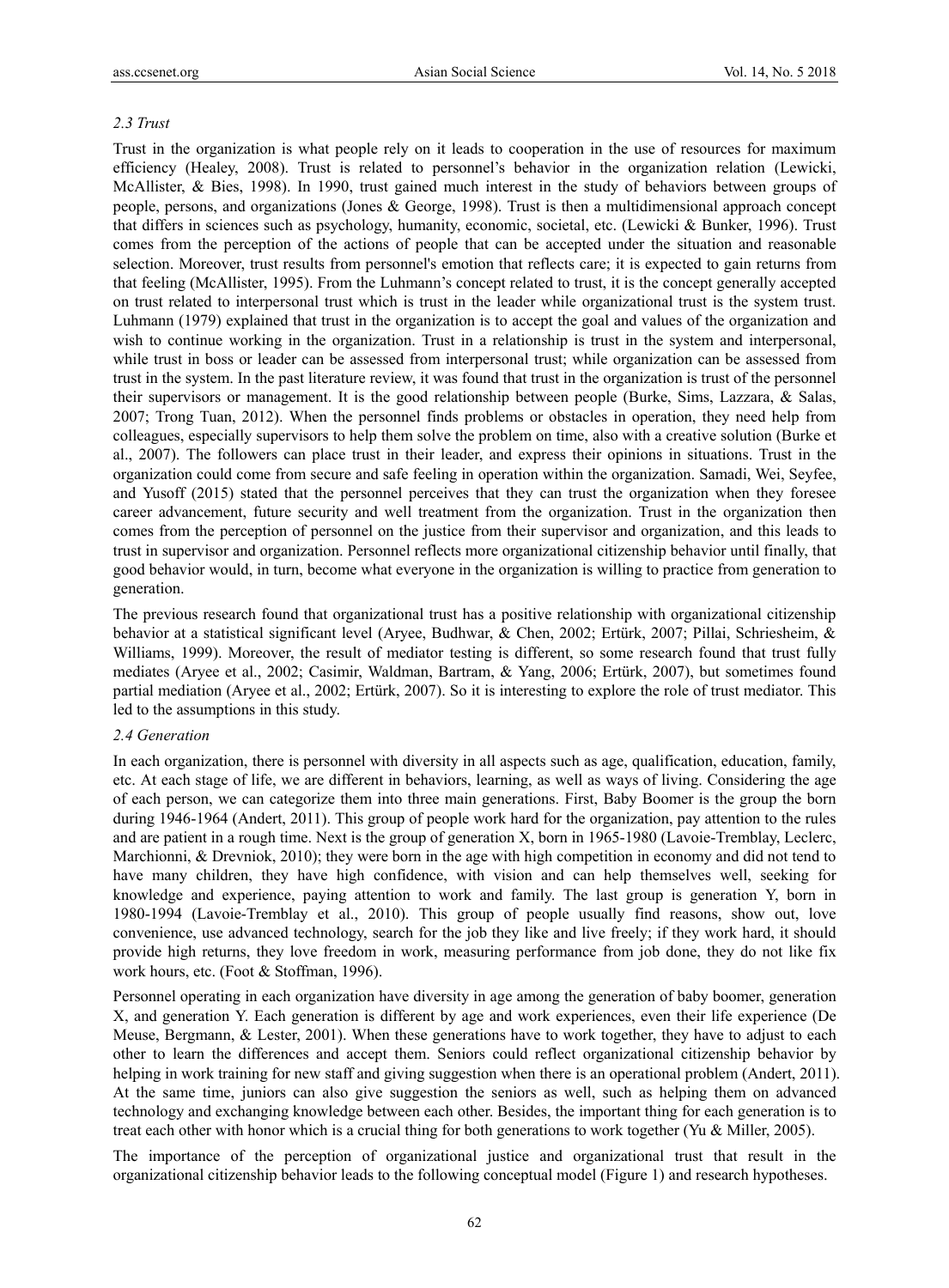H1: Justice Dimension has a positive effect on organizational citizenship behavior.

H2: Trust Dimension has a positive effect on organizational citizenship behavior.

H3: Justice Dimension has a positive effect on trust.

H4: Trust mediates the effect between justice and organizational citizenship behavior.

H5: Generation X and Generation Y perceive justice and trust differently in relation to organizational citizenship behavior.



Figure 1. Conceptual Model

#### **3. Research Methodology**

The population and sample group in this study were the university staff who work in nine universities of Rajamangala University of Technology (Isan, Thanyaburi, Krungthep, Tawan-Ok, Lanna, Rattanakosin, Phra-Nakorn, Suvarnabhumi, and Sri-Vichai). For the sample group, Hair, Black, Babin, and Anderson (2010) suggest that the Structural Equation Modeling (SEM) analysis shall adopt more than 150 respondents. The researcher chose a sample size of 470 people. By 74.3% of questionnaire respondents were females, 33.6% of them aged between 32-36 years old and 52.1% graduated with Master Degree.

The questionnaire was adapted from the research questions of Colquitt (2012) relating to justice (distributive justice, procedural justice, and interactional justice) containing 15 question items; they were questions related to distributive justice, the consideration and appropriate returns; on procedural justice, the questions related to the equality in the process used to consider the returns, rewards, and on interactional justice, the questions related to communications for good understanding in operation, performance evaluation, backup data, and data exchange in the organization. For the questionnaire about trust (trust in chief, and trust in faculty), the researcher adapted questions from the study of Nyhan and Marlowe Jr (1997); Robinson (1996). Fourteen questions about trust in chief; the questions on the feeling of confidence to rely on others to affect performance, communication, and cooperation for solutions to problems or any obstacles. The questions about trust in the faculty were questions on the feeling of confidence of personnel toward the organization, forming relationship and loyalty in the organization which leads to the expectation of persons toward the success of work in the future. Trust in the organization related to the relationship of any units in the organization, colleagues, all levels of supervisor and for organizational citizenship behavior (altruism, courtesy, conscientiousness, sportsmanship, and civic virtue) the questions were adapted from the research by Organ (1988). There are 24 question items related to altruism; they are questions on the behavior made by voluntary to help the others, courtesy behavior to pay attention to solve the conflicts of people in the unit for not to fight with the colleages, to offer the reasonable opinion, and mercy the other; the questions on conscientiousness are about the work on time set, knowing one's role and responsibility, put efforts and sacrifice time to work toward achievement; the questions on sportsmanship are about the personnel behavior to endure for problems and obstacles or inconvenient in the operation; and the questions on civic virtue are about the personnel behavior toward the organization on cooperation, welcome and fully cooperate for the successful organization development.

The questionnaires contain questions that conformed to the research objectives of this study. Results measurement and assessment was done based on Likert scale (1=strongly disagree to 5 strongly agree). The questionnaire was proofed by the experts before administration. For the measuring on generation, the groping was according to the age of respondents; for age between 22-36 years old were considered as generation Y, age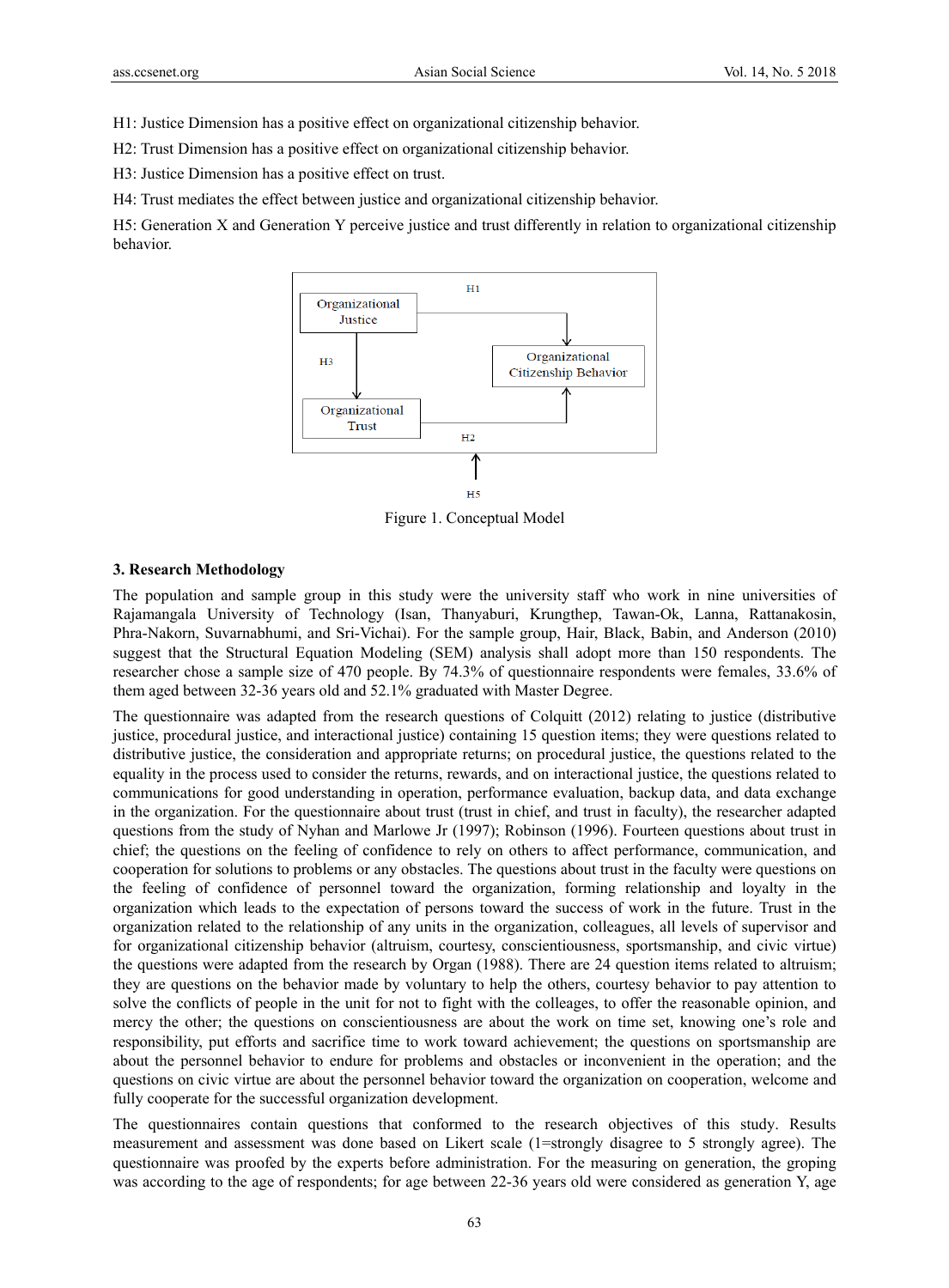from 37-51 years old was generation X, and more than 51 years old was the baby boomer (BB) generation.

The researcher analyzed the data by using structural equation modeling (SEM). Thus, before the structural model analysis, the researcher checked the conformity of empirical data via confirmatory factor analysis. The indicators used in conformity measurement of the model consisted of CMIN/DF, comparative fit index (CFI), normed fit index (NFI), the goodness of fit (GFI), adjusted goodness of fit index (AGFI), and root square mean of approximation (RMSEA).

# **4. Results**

# *4.1 Confirmatory Factor Analysis (CFA)*

The researcher analyzed the empirical data by CFA. The values appear as follows: CMIN=44.366, df=24, p=0.007, CMIN/df=1.849, GFI=0.981, AGFI=0.957, NFI=0.985, CFI=0.993, and RMSEA=0.043. These values are in accordance with the acceptance criteria which is CMIN/df should less than 3,GFI, AGFI, NFI, and CFI should more than 0.90, and RMSEA should less than 0.10 (Hair et al., 2010).

# *4.2 Structural Model*

The researcher tested the hypotheses by SEM, the testing results reflect that indicators conform well as follows: CMIN=45.470, df=25, p=0.007, CMIN/df=1.819, GFI=0.982, AGFI=0.959, NFI=0.987, CFI=0.993, and RMSEA=0.042. According to Hypothesis 1 justice dimension has a positive effect on organizational citizenship behavior. Thus H1 is supported ( $\beta$ =.382, p=<0.05). Hypothesis 2, trust dimension has a positive effect on organizational citizenship behavior. Thus H2 is supported  $(\beta = 251, p = 0.05)$ . Next, Hypothesis 3, justice dimension has a positive effect on trust it found that this H3 is supported ( $\beta$ =.870, p=<0.05). Hypothesis 4, trust mediates the effect between justice and organizational citizenship behavior, thus trust partially mediates the effect between justice and organizational citizenship behavior. Lastly, H5 generation X and generation Y perceive justice and trust differently in relation to organizational citizenship behavior the effect of justice, trust, and organizational citizenship behavior between generation X and generation Y is different (Table 1).

In table 2, justice has a statistical significant effect on trust and organizational citizenship behavior. Similarly, in the generation Y, justice has statistical significant effect on trust and organizational citizenship behavior. When comparing the differential variables between generation X and generation Y, generation Y perceived the effect of justice on organizational trust more than generation X; generation X perceived the effect of justice on organization citizenship behavior more than generation Y.



Figure 2. Hypothesis test

|  |  |  |  | Table 1. Testing path analysis |
|--|--|--|--|--------------------------------|
|--|--|--|--|--------------------------------|

|            |       |         | Unconstrained |    | Constrained |    | Diff  |     |     |
|------------|-------|---------|---------------|----|-------------|----|-------|-----|-----|
|            |       |         |               | df |             | df |       | ∆df |     |
| Trust      | <---  | Justice | 97.849        | 50 | 107.373     | 51 | 9.524 |     | sig |
| <b>OCB</b> | <---  | Justice | 97.849        | 50 | 104.922     | 51 | 7.073 |     | sig |
| <b>OCB</b> | <---- | Trust   | 97.849        | 50 | 106.397     |    | 8.548 |     | sig |

Note: OCB=organizational citizenship behavior, p>0.05(3.84)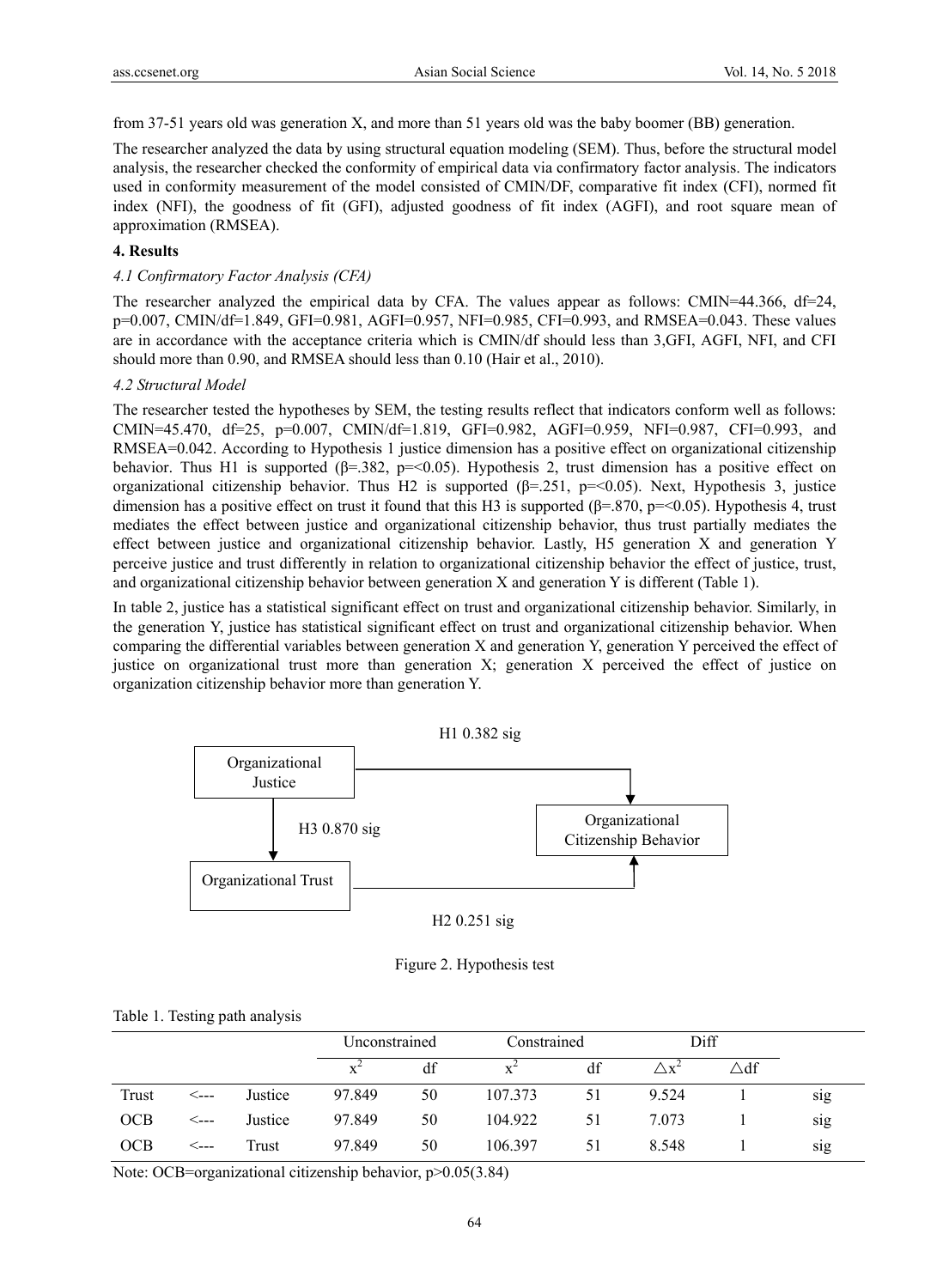|            |      |         | Generation X |       |           | <b>Generation Y</b> |       |           |  |
|------------|------|---------|--------------|-------|-----------|---------------------|-------|-----------|--|
|            |      |         | Estimate     | C.R.  |           | Estimate            | C.R.  |           |  |
| Trust      | <--- | Justice | 0.859        | 8.545 | ***       | 0.878               | 15.77 | ***       |  |
| <b>OCB</b> | <--- | Justice | 0.439        | 2.07  | $0.038**$ | 0.392               | 2.529 | $0.011**$ |  |
| <b>OCB</b> | ⊂—   | Trust   | 0.236        | 1.132 | 0.258     | 0.219               | 1.432 | 0.152     |  |

#### Table 2. Regression weight

Note: OCB=organizational citizenship behavior

## **5. Discussions and Conclusion**

The finding showed a positive impact between variables in the context of the university. The result of the testing showed that justice and trust have a statistical significant effect on organizational citizenship behavior. It means the personnel will reflect the behavior to help colleagues, create solutions to problems when there is a conflict and provide an opinion to solve problems, patience with each other as well as join in activities that the organization plans. These behaviors are influenced by justice and trust in the leader and organization. This conforms to the research by Jafari and Bidarian (2012) on the relationship between justice and organizational citizenship behavior. The study result stated that trust from the employee of the university has a significant relationship with organizational citizenship behavior. This also conforms to Singh and Srivastava (2016) who studied 303 samples of high, middle and low level managers of the service industry business and found that trust in the organization has a significant positive relationship with organizational citizenship behavior. Besides, it was found from the study that justice has a statistical significant effect on trust; conforming to the study by Bidarian and Jafari (2012) who found that the relationship of justice and trust has a statistical significance by trust in the organization leading to higher justice in the organization too. For the mediator testing, it was found that trust partially mediates the effect between justice and organizational citizenship behavior. Furthermore, this study found that generation X and generation Y perceive the effect of justice and trust on organizational citizenship behavior differently.

The result of this study shows that Rajamangala University of Technology staff perceived the influence of justice and trust toward organizational citizenship behavior as significant. That is, the university personnel perform their roles beyond work duties from the perception of organizational trust and justice. The university requires personnel to put efforts to work toward efficiency and set goals. Personnel will reflect all good behaviors when they are satisfied with their job in the university. Satisfaction also results from fair salary for their knowledge, ability and work experiences (Na-Nan, Chaiprasit, & Pukkeeree, 2017b). Salary shall conform to the position, responsibilities, qualifications and work experiences. Thus, it must rise from the fair compensation consideration process with justice and be able to clarify if personnel are in doubt. The personnel should participate in criteria setting. Besides, being treated with honor from the supervisor, equity is required by staff. When they receive good care from the supervisor, the behavior beyond job role and responsibility will increase. When personnel perceives justice in the organization, they will develop trust in the organization, and when faced with any work problems in the university, they will refer for help from the supervisor with trust that they would have the chance to share opinions toward a successful organizational development.

Research on role and responsibilities of personnel who work in the organization shall be done in the future. Thus, the researcher sees that future research must be conducted on organizational citizenship behavior but focusing on other factors such as leadership, organizational commitment, job satisfaction, happy work life, etc.

## **References**

Adams, J. S. (1965). Inequity in social exchange. *Advances in experimental social psychology, 2,* 267-299.

- Alzayed, M., Jauhar, J., & Mohaidin, Z. (2017). The mediating effect of affective organizational commitment in the relationship between organizational justice and organizational citizenship behavior: A conceptual model. *Asian Social Science, 13*(5), 165-175. https://doi.org/10.5539/ass.v13n5p165
- Andert, D. (2011). Alternating leadership as a proactive organizational intervention: Addressing the needs of the baby boomers, generation Xers and Millennials. *J. of Leadership, Accountability and Ethics, 8*(4), 67-83.
- Aryee, S., Budhwar, P. S., & Chen, Z. X. (2002). Trust as a mediator of the relationship between organizational justice and work outcomes: Test of a social exchange model. *Journal of Organizational Behavior, 23*(3), 267-285.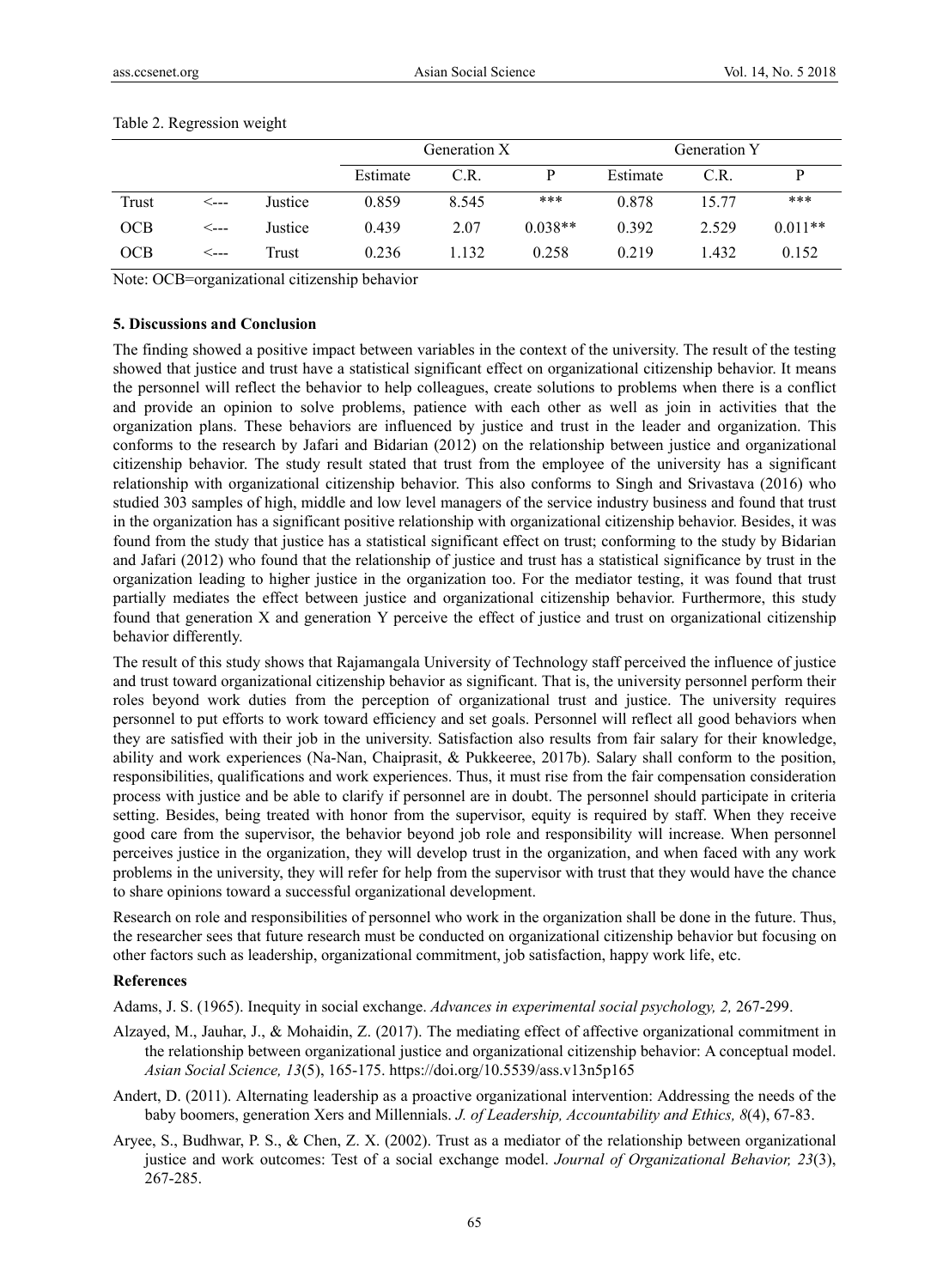- Bidarian, S., & Jafari, P. (2012). The relationship between organizational justice and organizational trust. *Procedia - Social and Behavioral Sciences, 47*, 1622-1626.
- Blodgett, J. C., Hill, D. J., & Tax, S. S. (1997). The effects of distributive procedural, and interactional justice on postcomplaint behavior. *Journal of Retailing, 73*(2), 185-210.
- Burke, C. S., Sims, D. E., Lazzara, E. H., & Salas, E. (2007). Trust in leadership: A multi-level review and integration. *The Leadership Quarterly, 18*(6), 606-632. https://doi.org/10.1016/j.leaqua.2007.09.006
- Carter, M. Z., Mossholder, K. W., Feild, H. S., & Armenakis, A. A. (2014). Transformational leadership, interactional justice, and organizational citizenship behavior: The effects of racial and gender dissimilarity between supervisors and subordinates. *Group & Organization Management, 39*(6), 691-719.
- Casimir, G., Waldman, D. A., Bartram, T., & Yang, S. (2006). Trust and the relationship between leadership and follower performance: Opening the black box in Australia and China. *Journal of Leadership & Organizational Studies, 12*(3), 68-84.
- Cho, J., & Dansereau, F. (2010). Are transformational leaders fair? A multi-level study of transformational leadership, justice perceptions, and organizational citizenship behaviors. *The Leadership Quarterly, 21*(3), 409-421. https://doi.org/10.1016/j.leaqua.2010.03.006
- Colquitt, J. A. (2012). *Organizational justice* (Vol. 1): Oxford University Press.
- De Meuse, K. P., Bergmann, T. J., & Lester, S. W. (2001). An investigation of the relational component of the psychological contract across time, generation, and employment status. *Journal of Managerial Issues, 13*(1).
- Ekowati, V. M., Troena, E. A., & Noermijati, N. (2013). Organizational citizenship behavior role in mediating the effect of transformational leadership, job satisfaction on employee performance: Studies in PT Bank Syariah Mandiri Malang East Java. *International Journal of Business and Management, 8*(17). https://doi.org/10.5539/ijbm.v8n17p1
- Ertürk, A. (2007). Increasing organizational citizenship behaviors of Turkish academicians: Mediating role of trust in supervisor on the relationship between organizational justice and citizenship behaviors. *Journal of Managerial Psychology, 22*(3), 257-270.
- Folger, R. G., & Cropanzano, R. (1998). *Organizational Justice and Human Resource Management*. SAGE Publications.
- Foot, D. K., & Stoffman, D. (1996). *Boom, Bust & Echo: How to Profit from the Coming Demographic Shift*. Toronto: Macfarlane Walter & Ross.
- Greenberg, J. (1990). *Organizational justice: Yesterday, today, and tomorrow* (Vol. 16).
- Greenberg, J., & Baron, R. A. (2000). *Behavior in Organizations: Understanding and Managing the Human Side of Work.* Prentice Hall.
- Hair, J. F., Black, W. C., Babin, B. J., & Anderson, R. E. (2010). *Multivariate data analysis* (6th ed.). Upper Saddle River, New Jersey: Peason Prentice Hall.
- Healey, J. (2008). *Radical Trust: How today's great leaders convert people to partners.* Wiley.
- Jafari, P., & Bidarian, S. (2012). The Relationship between organizational justice and organizational citizenship behavior. *Procedia - Social and Behavioral Sciences, 47*, 1815-1820. https://doi.org/10.1016/j.sbspro.2012.06.905
- Jones, G. R., & George, J. M. (1998). The experience and evolution of trust: Implications for cooperation and teamwork. *Academy of Management Review, 23*(3), 531-546.
- Kanfer, R. (1990). Motivation theory and industrial and organizational psychology. *Handbook of industrial and organizational psychology, 1*(2), 75-130.
- Khan, S. K., & Rashid, M. Z. A. (2015). The Mediating Effect of Organizational Commitment in the Organizational Culture, Leadership and Organizational Justice Relationship with Organizational Citizenship Behavior: A Study of Academicians in Private Higher Learning Institutions in Malaysia. *International Journal of Recent Advances in Organizational Behaviour and Decision Sciences (IJRAOB), 1*(2), 335-359.
- Lavoie-Tremblay, M., Leclerc, E., Marchionni, C., & Drevniok, U. (2010). The needs and expections of generation Y nurses in the workplace. *Journal for Nurses in Staff Development, 26*(1), 2-8.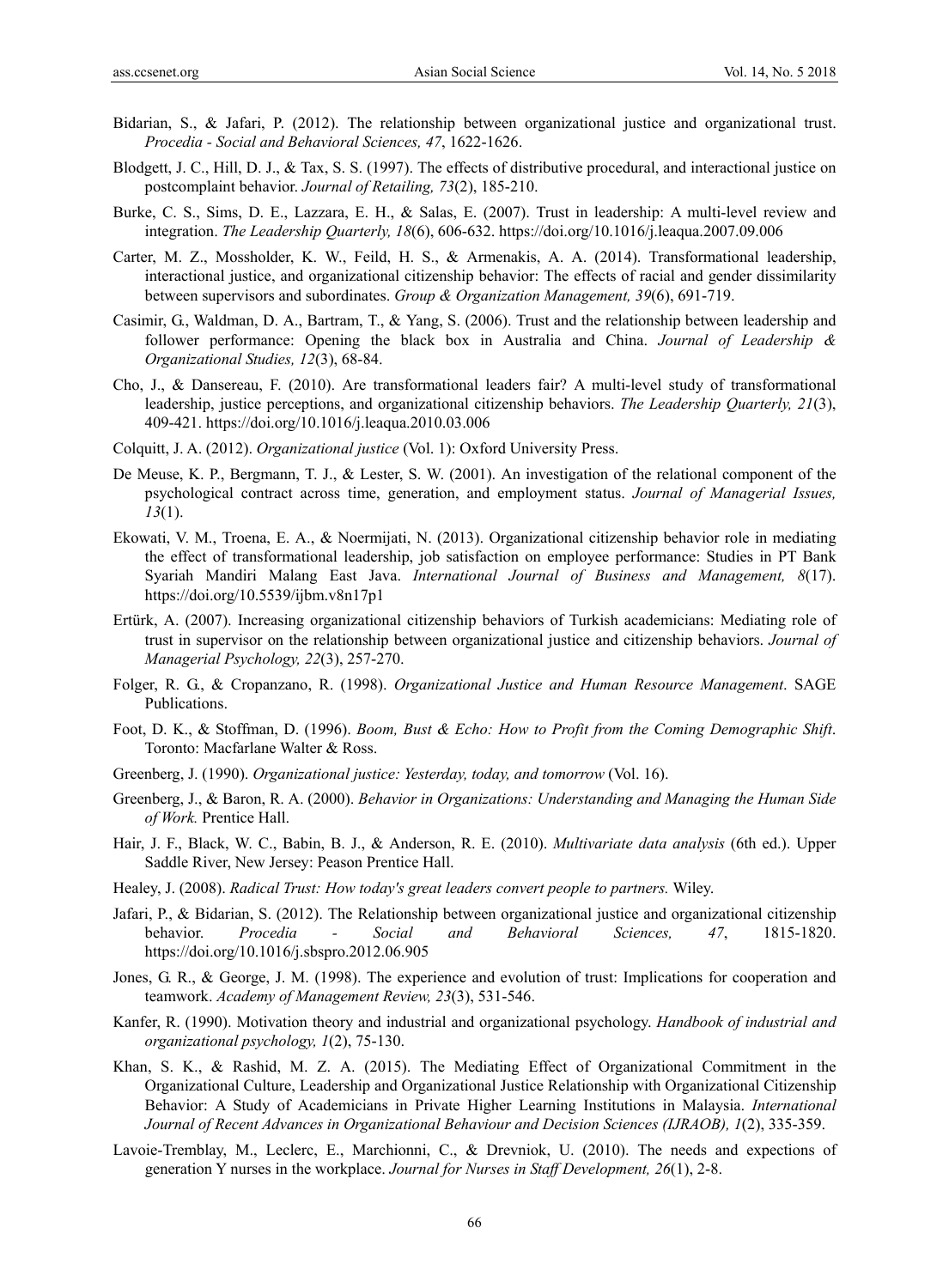- Lewicki, R. J., & Bunker, B. B. (1996). Developing and maintaining trust in work relationships. *Trust in organizations: Frontiers of theory and research, 114*, 139.
- Lewicki, R. J., McAllister, D. J., & Bies, R. J. (1998). Trust and distrust: New relationships and realities. *Academy of Management Review, 23*(3), 438-458.
- Luhmann, N. (1979). *Trust; And, Power: Two Works.* Wiley.
- McAllister, D. J. (1995). Affect-and cognition-based trust as foundations for interpersonal cooperation in organizations. *Academy of Management Journal, 38*(1), 24-59.
- Na-Nan, K. (2016). Performance management system of SMEs in Thailand. *International journal of Economics Research, 13*(4), 1641-1658.
- Na-Nan, K., Chaiprasit, K., & Pukkeeree, P. (2017a). Influences of workplace environment factors on employees' training transfer. *Industrial and Commercial Training, 49*(6), 303-314. https://doi.org/10.1108/ICT-02-2017-0010
- Na-Nan, K., Chaiprasit, K., & Pukkeeree, P. (2017b). Performance management in SME high-growth sectors and high-impact sectors in Thailand:Mixed method research. *International Journal of Engineering Business Management, 9*, 1847979017718451. https://doi.org/10.1177/1847979017718451
- Na-Nan, K., & Chalermtanakijkosol, K. (2012). A Causal relationship model of factors affecting employee engagement and performance. *RMUT Global Business and Economics Review, 7*(1), 145-168.
- Na-Nan, K., Panich, T., Thipnete, A., & Rungrudee, K. (2016). Influence of Job Characteristics, Organizational Climate, Job Satisfaction and Employee Engagement that Affect the Organizational Citizenship Behavior of Teachers in Thailand. *The Social Sciences, 11*(18), 4523-4533.
- Nyhan, R. C., & Marlowe Jr, H. A. (1997). Development and psychometric properties of the organizational trust inventory. *Evaluation Review, 21*(5), 614-635.
- Ölçer, F., Florescu, M. S., & Năstase, M. (2014). The effects of transformational leadership and emotional intelligence of managers on organizational citizenship behaviors of employees. *Review of International Comparative Management Volume, 15*(4), 385-401.
- Organ, D. W. (1988). *Organizational citizenship behavior: The good soldier syndrome.* Lexington Books/DC Heath and Com.
- Organ, D. W., Podsakoff, P. M., & MacKenzie, S. B. (2006). *Organizational Citizenship Behavior: Its Nature, Antecedents, and Consequences*. Thousand Oaks, CA: SAGE Publications, Inc.
- Pillai, R., Schriesheim, C. A., & Williams, E. S. (1999). Fairness perception and trust as mediatiors for transformational and transactionl leadership: A two-sample study. *Journal of Management, 25*(6), 897-933.
- Podsakoff, P. M., MacKenzie, S. B., Paine, J. B., & Bachrach, D. G. (2000). Organizational citizenship behaviors: A critical review of the theoretical and empirical literature and suggestions for future research. *Journal of Management, 26*(3), 513-563.
- Robinson, S. L. (1996). Trust and breach of the psychological contract. *Administrative Science Quarterly, 41*, 574-599.
- Samadi, B., Wei, C. C., Seyfee, S., & Yusoff, W. F. W. (2015). Conceptual model of ofganizational trust and knowledge sharing behavior among multigenerational employees. *Asian Social Science, 11*(9), 32-42. https://doi.org/10.5539/ass.v11n9p32
- Saraih, U. N., Ali, H., & Khalid, S., Annuar. (2015). The developement of teachers' career in relationship ot OCB and Justice: A study in Malaysia. *Asian Social Science, 11*(24), 62-71. https://doi.org/10.5539/ass.v11n24p62
- Sheppard, B. H., Lewicki, R. J., & Minton, J. W. (1992). *Organizational justice: the search for fairness in the workplace*. New York; Toronto; New York: Lexington Books; Maxwell Macmillan Canada; Maxwell Macmillan International.
- Singh, U., & Srivastava, K. B. L. (2016). Organizational trust and organizational citizenship behavior. *Global Business Review, 17*(3), 594-609.
- Smith, C. A., Organ, D. W., & Near, J. P. (1983). Organizational citizenship behavior: Its nature and antecedents. *Journal of Applied Psychology, 68*(4), 653-663.